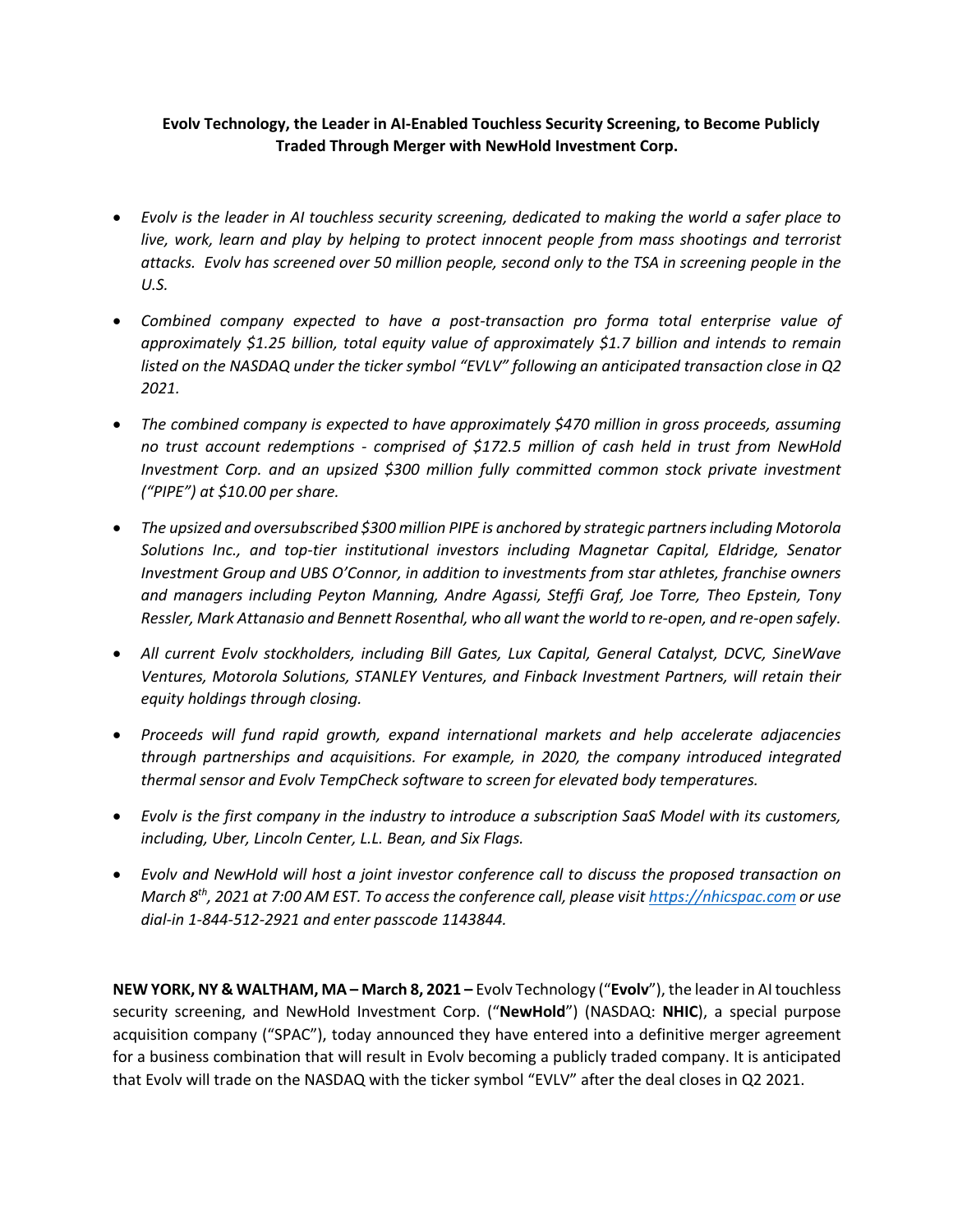## **Evolv Technology – Leader with Unrivaled Technology and Market Presence**

Evolv is transforming the physical security industry, as the first AI-enabled touchless screening system in the market. The Evolv Express® system delivers up to a 70% reduction in cost and is ten times faster than traditional metal detectors, resulting in screening an unparalleled 3,600 people per hour, per system. The system allows for visitors to pass through screening without breaking stride and continuing the pace of life, improving security at the speed and scale required in this post-pandemic world. Built on its Evolv Cortex AI*™* software platform, Evolv is continually improving the security posture for customers through machine learning and analytical insights on-demand, an industry first.

The world's most iconic venues and companies place their trust in Evolv to protect their employees and visitors including Uber, Lincoln Center, L.L. Bean, Six Flags and others. In addition, Evolv signed a significant technology and go-to-market partnership with Motorola Solutions, a global leader in land mobile radio mission-critical communications, video security and analytics, and command center software for enterprise and public safety customers. Evolv expects this partnership to accelerate growth and market presence going forward.

## **The New Reality for Security is a Seamless Experience**

In the current and post-pandemic world, organizations are and will be looking for solutions to support safe operations that address threats from weapons violence *and* public health threats. These venues, companies and schools need security that does not disrupt the public gathering experience and avoids the problems that come with traditional security approaches such as crowds, single file lines, bag checks, wands and pat downs. These organizations are also looking for ways to improve their customer experience by combining security with ticketing for a seamless and touchless visitor experience. Evolv is at the forefront of this convergence, which can be achieved through an intelligent software-based approach to physical security.

## **Proposed Transaction is the Next Logical Step**

Evolv's patented and rapidly expanding technology portfolio in weapons screening provides the company with significant competitive advantages to capitalize on a substantial global market opportunity, estimated to be approximately \$20 billion for Evolv's AI-enabled touchless screening systems. Its software platform allows for rapid integration of new capabilities such as the recently launched thermal scanning.

Having delivered strong annual revenue growth and winning contracts with some of the most iconic brands in sports, entertainment, cultural and corporate environments, Evolv and its Board of Directors believe this proposed transaction is the appropriate next step to position the company for continued success.

## **Management and Investor Comments**

"Evoly Technology was built with a mission to make people safer in their everyday lives – whether at work, in stores, stadiums, concert halls, theme parks or schools," said Peter George, CEO of Evolv. "In a world *where increasing weapons violence and health threats imperil human security, our platform identifies threats before they cause harm, without the invasive pat downs, wands and bag checks experienced with traditional metal detector technology. Every Evolv team member shares that mission: to save lives. Our merger with NewHold will provide the capital to build upon our expansive vision for human security."*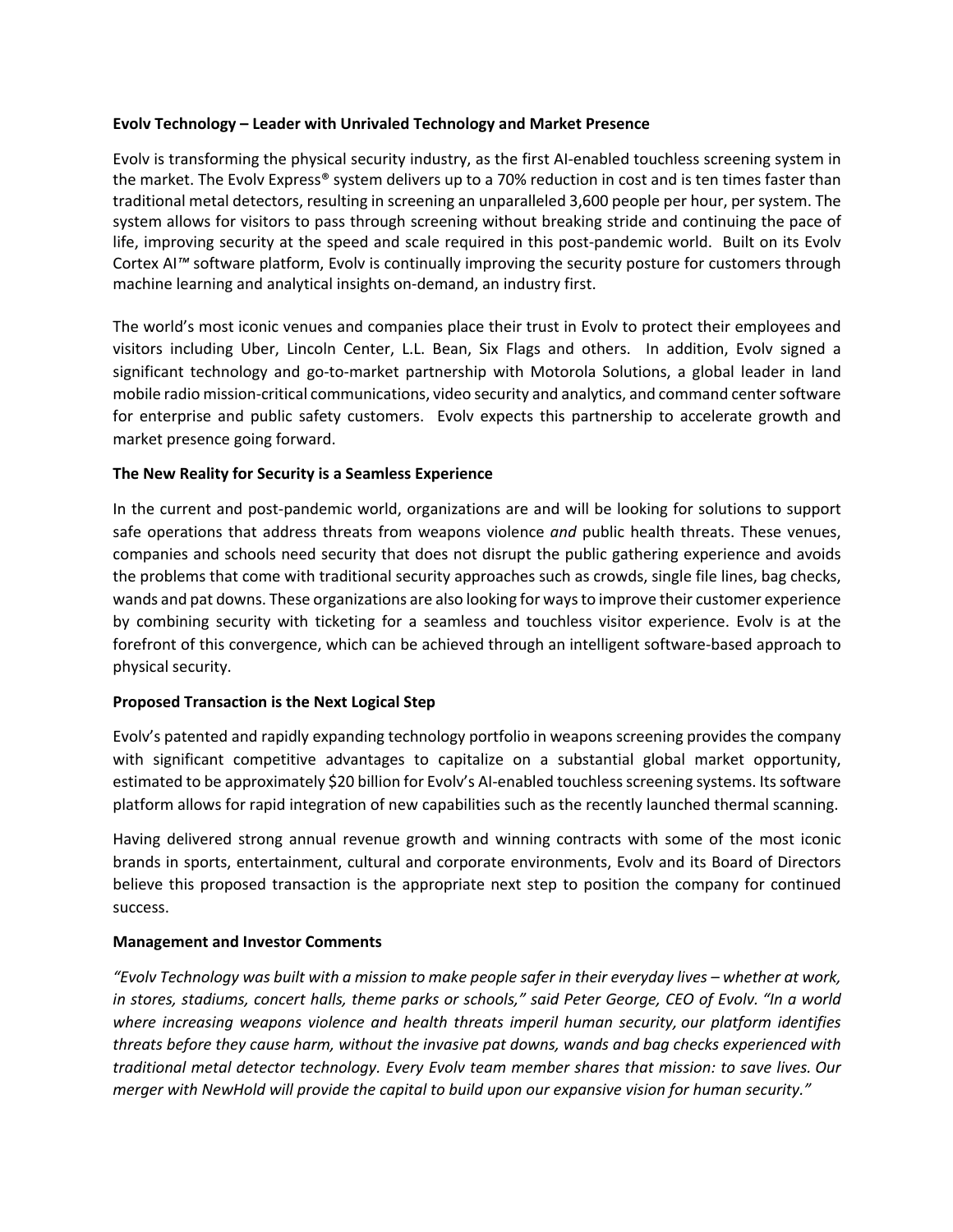*"Evolv Technology presents a preeminent opportunity to build the world's most important enterprise in physical security, expanding the boundaries through AI and analytics," said Kevin Charlton, CEO of NewHold Investment Corp. "This transaction will provide Peter and the Evolv team with the capital to continue to develop the leading technologies that will make people safer and make their lives more convenient."*

# **Transaction Overview**

Pursuant to the merger agreement, Evolv will merge with a wholly owned subsidiary of NewHold, with Evolv being the surviving entity of the merger and a wholly owned subsidiary of NewHold. NewHold, which currently holds approximately \$172.5 million of cash in trust, will be renamed to Evolv Technology, Inc. following the merger. The combined entity will have an estimated pro forma enterprise value of approximately \$1.25 billion. The upsized and oversubscribed \$300 million PIPE includes investors such as Motorola Solutions, Inc., Magnetar Capital, Eldridge, Senator Investment Group and UBS O'Connor, in addition to investments from star athletes, franchise owners and managers. Assuming no trust account redemptions by NewHold's public stockholders, Evolv's existing stockholders will own approximately 72% of the fully diluted shares of common stock of the combined company immediately following the closing of the business combination.

The combined company expects to receive approximately \$470 million in gross proceeds from the trust account and PIPE investors, assuming no redemptions by NewHold's existing public shareholders. These cash proceeds are expected to be used to extend Evolv's product portfolio, operating expenses incurred as a result of customer demand, and working capital to support increasing production demand. In addition, proceeds will be used to expand the company's penetration of the physical security market and build new markets with its touchless security-as-a-service technology.

Following the closing of the transaction, the company will be led by CEO Peter George. Kevin Charlton, CEO of NewHold and Neil Glat, board member of NewHold, will join Evolv's Board of Directors alongside Evolv CEO Peter George, Evolv Co-Founder Mike Ellenbogen, Chairman Alan Cohen of DCVC, David Orfao of General Catalyst, Bilal Zuberi of Lux Capital, an executive from Motorola Solutions, Merline Saintil and Mark Sullivan.

The transaction has been unanimously approved by the Board of Directors of both NewHold and Evolv and is subject to the satisfaction of customary closing conditions, including the approval of NewHold's stockholders. The transaction is expected to close in the second quarter of 2021.

Additional information about the proposed business combination, including a copy of the merger agreement and investor presentation, will be provided in a Current Report on Form 8-K to be filed by NewHold today with the Securities and Exchange Commission (the "SEC") and available at www.sec.gov. The investor presentation can be found on NewHold's website at https://nhicspac.com. In addition, NewHold Investment Corp. intends to file a registration statement on Form S-4 with the SEC, which will include a proxy statement/prospectus, and will file other documents regarding the proposed transaction with the SEC.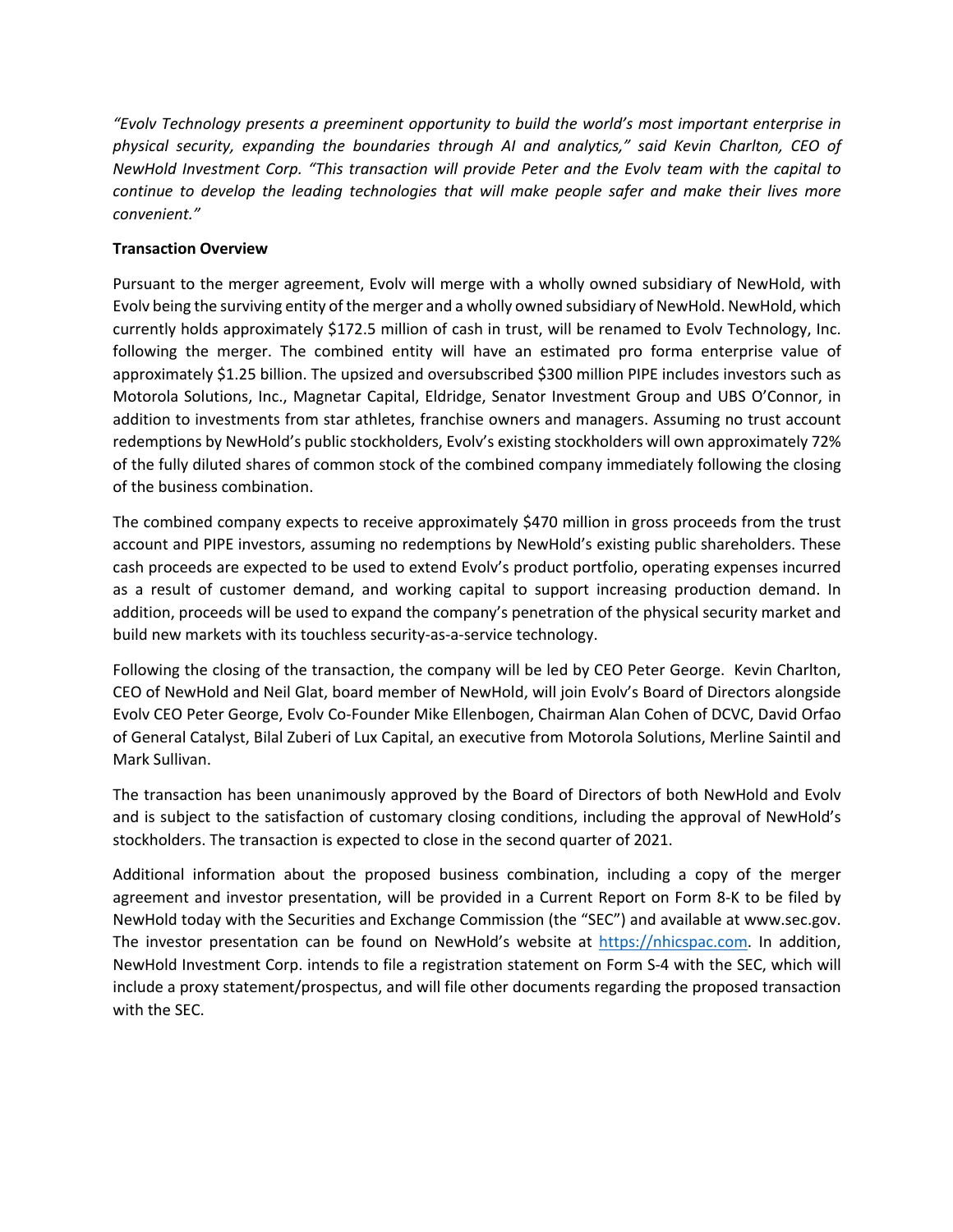### **Investor Conference Call Information**

Evolv Technology and NewHold Investment Corp. will host a joint investor conference call to discuss the proposed transaction on March  $8<sup>th</sup>$ , 2021 at 7:00 AM EST. To access the conference call, please visit https://nhicspac.com or via dial-in at 1-844-512-2921 with passcode 1143844.

#### **Advisors**

Cowen is acting as sole financial and capital markets advisor to Evolv. Cowen acted as sole placement agent to NewHold in connection with the \$300 million PIPE. Stifel is acting as sole financial and capital markets advisor to NewHold. Latham & Watkins LLP is acting as legal counsel to Evolv and Loeb & Loeb LLP is acting as legal counsel to NewHold.

## **About Evolv Technology**

Evolv Technology is the world's leading provider of AI touchless security screening systems that enhance safety without sacrificing the visitor, student and employee experience. Built on top of its Evolv Cortex AI™ software platform, the company provides an array of AI touchless screening technologies for weapons detection, identity verification and health-related threats.

Led by a team of security industry leaders with a track record for delivering first-to-market products, Evolv's investors include Bill Gates, Florida Governor Jeb Bush's firm, Finback Investment Partners, DCVC, General Catalyst Partners, Lux Capital, SineWave Ventures, Motorola Solutions and STANLEY Ventures. The company's partners include Motorola Solutions, STANLEY Security and Johnson Controls. Evolv Express® has earned industry accolades such as the 2020 Edison Awards™, two Campus Safety 2020 BEST Awards, Campus Security & Life Safety magazine's Secure Campus 2020 Awards and Best Places to Work by Inc. Magazine and Built in Boston.

Evolv Technology, Evolv Express®, Evolv *TempCheck*, and Evolv Cortex AI*™* are registered trademarks or trademarks of Evolv Technologies, Inc. in the United States and other jurisdictions.

For more information, visit https://evolvtechnology.com.

## **About NewHold Investment Corp.**

NewHold Investment Corp. is a blank check company formed in 2020 for the purpose of effecting a merger, capital stock exchange, asset acquisition, stock purchase, reorganization or similar business combination with one or more businesses. While the Company may pursue a business combination target in any business or industry, it focuses on identifying businesses in the industrial technology sector. For more information visit https://nhicspac.com.

## **Forward-Looking Statements**

This document contains certain forward-looking statements within the meaning of the federal securities laws with respect to the proposed transaction between NewHold Investment Corp. ("NewHold") and Evolv Technologies, Inc. ("Evolv"). These forward-looking statements generally are identified by the words "believe," "project," "expect," "anticipate," "estimate," "intend," "strategy," "future," "opportunity," "plan," "may," "should," "will," "would," "will be," "will continue," "will likely result," and similar expressions. Forward-looking statements are predictions, projections and other statements about future events that are based on current expectations and assumptions and, as a result, are subject to risks and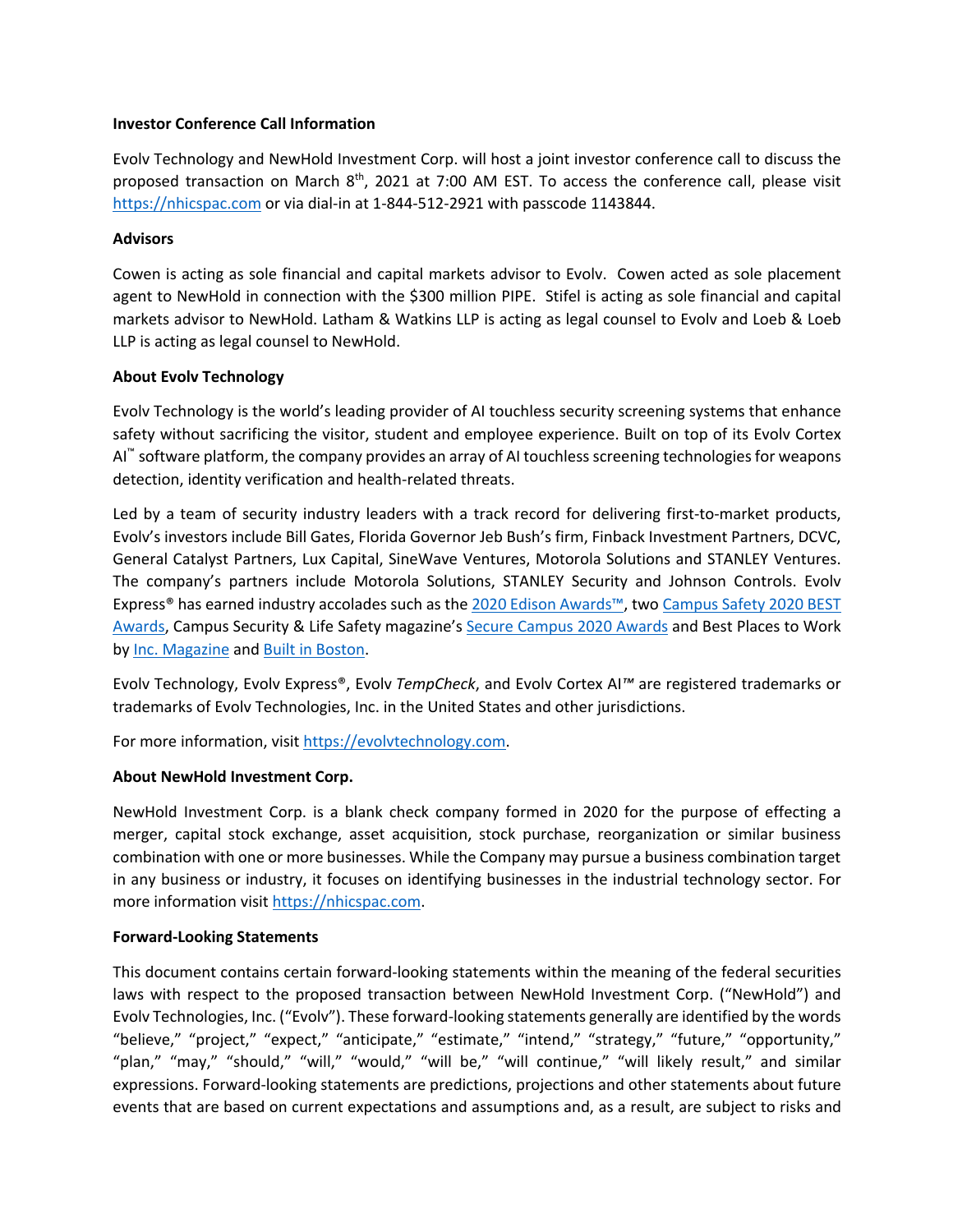uncertainties. Many factors could cause actual future events to differ materially from the forward-looking statements in this document, including but not limited to: (i) the risk that the transaction may not be completed in a timely manner or at all, which may adversely affect the price of NewHold's securities, (iii) the failure to satisfy the conditions to the consummation of the transaction, including the adoption of the Agreement and Plan of Merger, dated as of March 5, 2021 (the "Merger Agreement"), by and among NewHold, Evolv and NHIC Merger Sub Inc., a Delaware corporation and a direct wholly owned subsidiary of NewHold, by the stockholders of NewHold, the satisfaction of the minimum trust account amount following redemptions by NewHold's public stockholders and the receipt of certain governmental and regulatory approvals, (iv) the lack of a third party valuation in determining whether or not to pursue the transaction, (v) the inability to complete the PIPE investment in connection with the transaction, (vi) the occurrence of any event, change or other circumstance that could give rise to the termination of the Merger Agreement, (vii) the effect of the announcement or pendency of the transaction on Evolv Aviation's business relationships, operating results and business generally, (viii) risks that the proposed transaction disrupts current plans and operations of Evolv and potential difficulties in Evolv employee retention as a result of the transaction, (ix) the outcome of any legal proceedings that may be instituted against Evolv or against NewHold related to the Merger Agreement or the transaction, (x) the ability to maintain the listing of NewHold's securities on a national securities exchange, (xi) the price of NewHold's securities may be volatile due to a variety of factors, including changes in the competitive and highly regulated industries in which NewHold plans to operate or Evolv operates, variations in operating performance across competitors, changes in laws and regulations affecting NewHold's or Evolv's business and changes in the combined capital structure, (xii) the ability to implement business plans, forecasts, and other expectations after the completion of the transaction, and identify and realize additional opportunities, and (xiii) the risk of downturns and a changing regulatory landscape in Evolv's highly competitive industry. The foregoing list of factors is not exhaustive. You should carefully consider the foregoing factors and the other risks and uncertainties described in the "Risk Factors" section of NewHold's registration on Form S-1 (File No. 333-239822), the registration statement on Form S-4 discussed above and other documents filed by NewHold from time to time with the SEC. These filings identify and address other important risks and uncertainties that could cause actual events and results to differ materially from those contained in the forward-looking statements. Forward-looking statements speak only as of the date they are made. Readers are cautioned not to put undue reliance on forwardlooking statements, and except as required by law NewHold and Evolv assume no obligation and do not intend to update or revise these forward-looking statements, whether as a result of new information, future events, or otherwise. Neither NewHold nor Evolv gives any assurance that either NewHold or Evolv or the combined company will achieve its expectations.

Any financial projections in this communication are forward-looking statements that are based on assumptions that are inherently subject to significant uncertainties and contingencies, many of which are beyond NewHold's and Evolv's control. While all projections are necessarily speculative, NewHold and Evolv believe that the preparation of prospective financial information involves increasingly higher levels of uncertainty the further out the projection extends from the date of preparation. The assumptions and estimates underlying the projected results are inherently uncertain and are subject to a wide variety of significant business, economic and competitive risks and uncertainties that could cause actual results to differ materially from those contained in the projections. The inclusion of projections in this communication should not be regarded as an indication that NewHold and Evolv, or their representatives, considered or consider the projections to be a reliable prediction of future events.